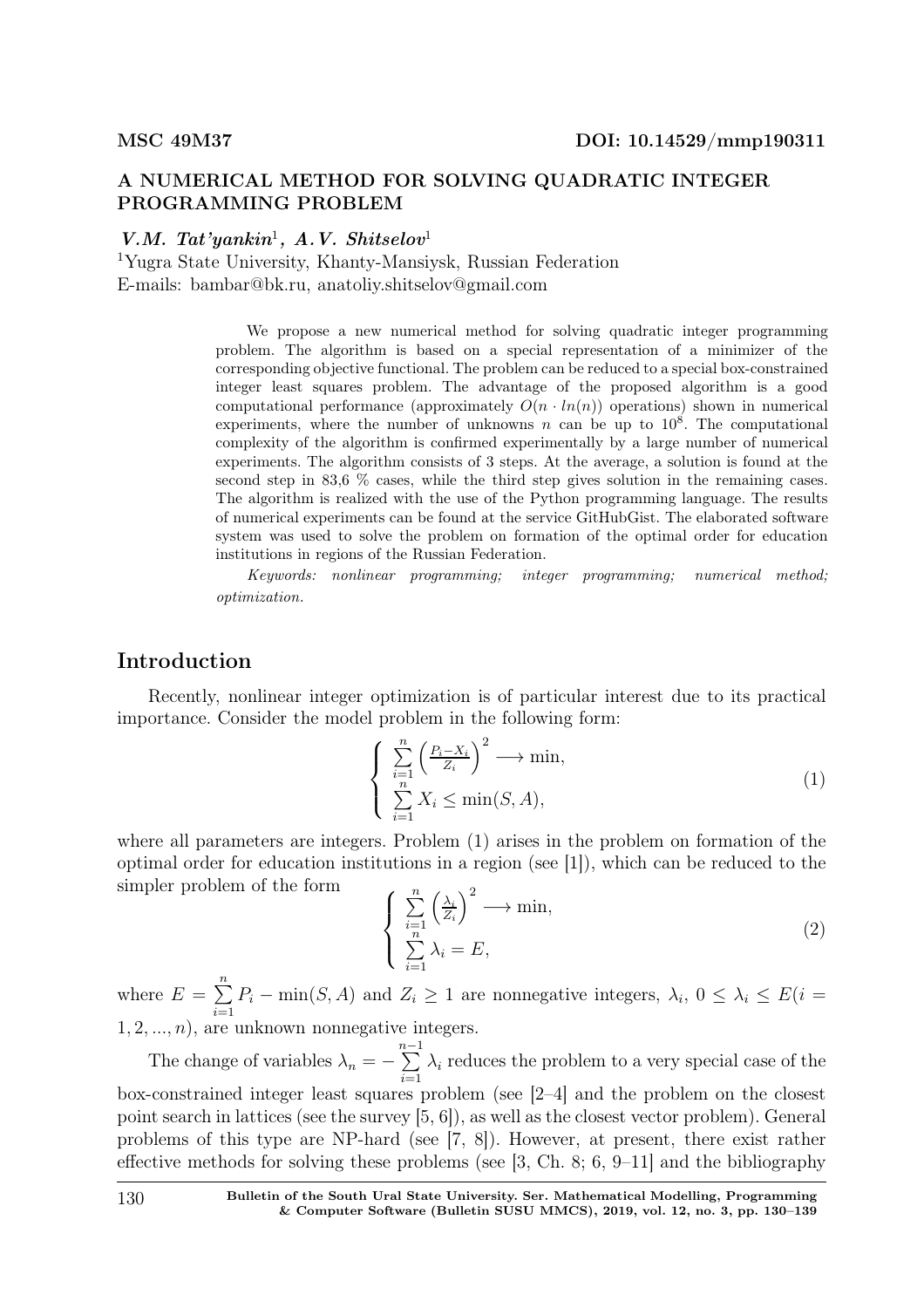therein). The method proposed below is very simple and actually exact, and allows to involve a large number of the variables. Numerical experiments show an almost linear dependence of the computation time on the number of variables, from  $O(n)$  to  $O(n \cdot ln(n))$ .

#### 1. Main Results

First of all, we give some theoretical justification of the algorithm. Consider the minimizer of problem (2) in the form  $\lambda_i^* = [\beta_i \cdot 0, 5 + 0, 5], \ \beta_i = \left(\frac{Z_i}{Z_{n+1}}\right)^2 (i = 1, 2, ..., n),$ where the number  $Z_{n+1} \in (0, \infty)$  is to be determined.

**Lemma 1.** If there exists  $Z_{n+1} \in (0, \infty)$  such that

$$
E = \sum_{i=1}^{n} [\beta_i \cdot 0, 5 + 0, 5], \ \beta_i = \left(\frac{Z_i}{Z_{n+1}}\right)^2,
$$

then the numbers

$$
\lambda_i^* = [\beta_i \cdot 0, 5 + 0, 5], \ \beta_i = \left(\frac{Z_i}{Z_{n+1}}\right)^2, \ (i = 1, 2, ..., n)
$$

give the minimum of functional (2).

*Proof.* Represent  $\lambda_i^*$  $i$  in the form

$$
\lambda_i^* = \beta_i \cdot 0, 5 + 0, 5 - x_i, \ \beta_i = \left(\frac{Z_i}{Z_{n+1}}\right)^2, \ (i = 1, 2, ..., n), \tag{3}
$$

where  $x_i \in [0; 1)$ . Show that

$$
\sum_{i=1}^{n} \left( \frac{\lambda_i^* + \mu_i}{Z_i} \right)^2 \ge \sum_{i=1}^{n} \left( \frac{\lambda_i^*}{Z_i} \right)^2 \tag{4}
$$

for all integers  $\mu_i$  such that  $\sum_{n=1}^n$  $\frac{i=1}{i}$  $\mu_i = 0.$ 

Taking into account (3), present expression (4) as

$$
\sum_{i=1}^{n} \frac{2 \cdot \lambda_i^* \cdot \mu_i + \mu_i^2}{Z_i^2} \ge 0,
$$
\n
$$
\sum_{i=1}^{n} \frac{\beta_i \cdot \mu_i + \mu_i - 2 \cdot x_i \cdot \mu_i + \mu_i^*}{Z_i^2} \ge 0,
$$
\n
$$
\sum_{i=1}^{n^{i-1}} \frac{\mu_i - 2 \cdot x_i \cdot \mu_i + \mu_i^2}{Z_i^2} + \sum_{i=1}^{n} \frac{\mu_i}{Z_{n+1}^2} \ge 0,
$$
\n
$$
\sum_{i=1}^{n} \frac{\mu_i - 2 \cdot x_i \cdot \mu_i + \mu_i^2}{Z_i^2} \ge 0.
$$
\n(5)

Since  $\mu_i^2 \geq \mu_i$  for all integers  $\mu_i$ , inequality (5) is valid for all  $x_i \in [0,1)$ . Therefore, expression (4) is also valid. This completes the proof.  $\Box$ 

Consider the function

$$
F(Z_{n+1}) = \sum_{i=1}^{n} \left[ \left( \frac{Z_i}{Z_{n+1}} \right)^2 \cdot 0, 5 + 0, 5 \right],
$$
 (6)

Вестник ЮУрГУ. Серия <sup>≪</sup>Математическое моделирование и программирование<sup>≫</sup> (Вестник ЮУрГУ ММП). 2019. Т. 12, № 3. С. 130–139

131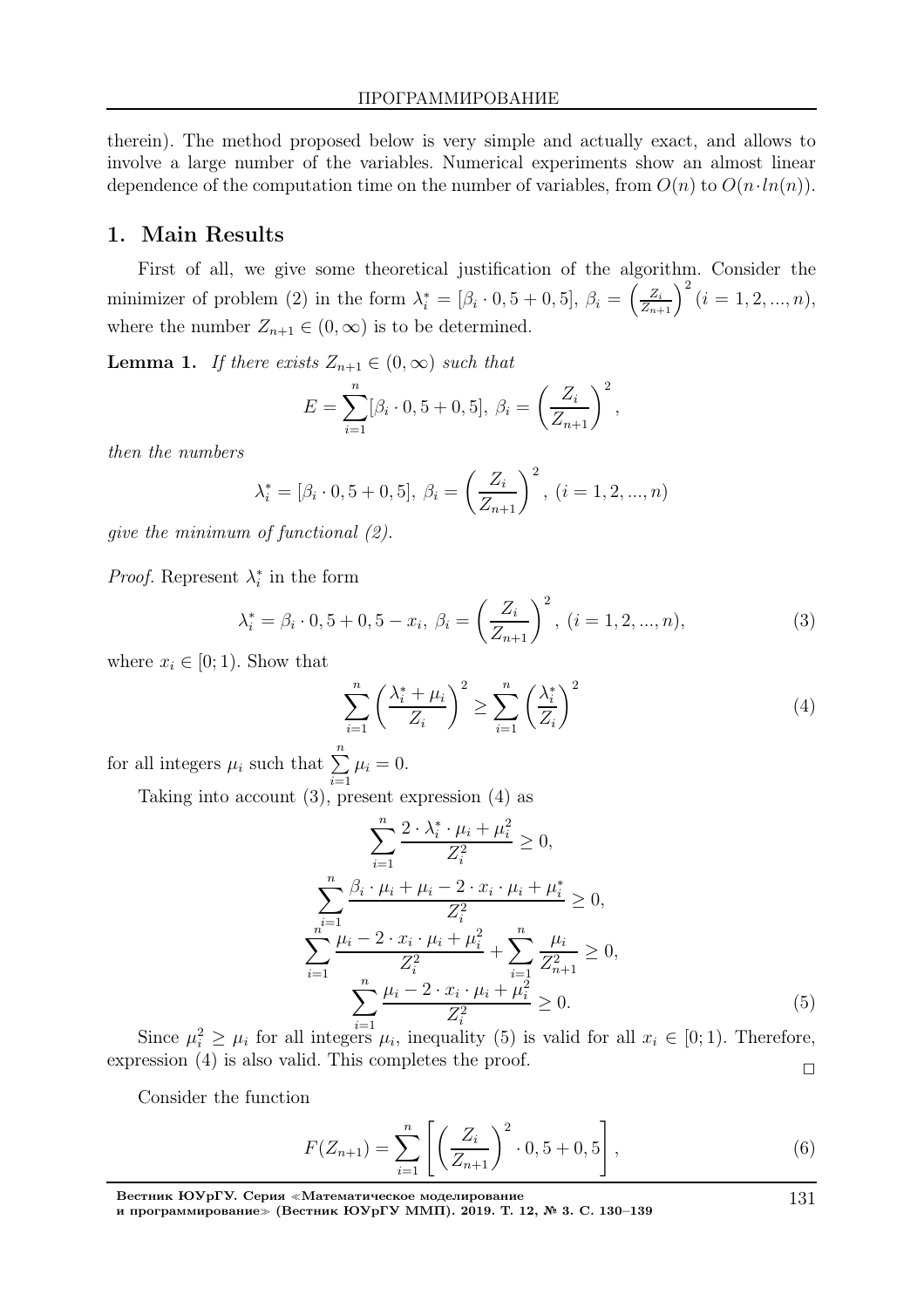which does not increase in the variable  $Z_{n+1}$  and takes nonnegative integer values. Obviously, if  $Z_i = Z_j$   $(i, j = 1...n)$ , then the function  $F(Z_{n+1})$  has the jump equal to n at the discontinuity point. Therefore, the function  $F(Z_{n+1})$  does not take all integer values. Consequently, depending on the variable  $Z_i$ , the range of the function  $F(Z_{n+1})$ cannot coincide with the set of natural numbers. At the discontinuity point, we have

$$
F(Z_{n+1} \pm 0) = c \mp d,
$$

where c, d are nonnegative integers and  $d > 1$ . Since the functions

$$
\left(\frac{Z_i}{Z_{n+1}}\right)^2 \cdot 0, 5+0, 5, i = 1, 2, ..., n
$$
\n(7)

are continuous, then the function

$$
\left[ \left( \frac{Z_i}{Z_{n+1}} \right)^2 \cdot 0, 5+0, 5 \right] \tag{8}
$$

is a nonincreasing piecewise constant function taking all natural values when the independent variable run over the nonnegative semi-axis. The sum of these functions is also a nonincreasing piecewise constant function, and takes all nonnegative integers whenever all discontinuity points of these functions are different. Otherwise, this statement is not true. If two discontinuity points coincide, then the module of the jump is not less than 2 at each of these discontinuity points. Let us consider quantity (7) to be equal to a nonnegative integer k. We find that the discontinuity points of functions  $(8)$  have the form

$$
Z_{n+1} = Z_i/(2k-1)^{1/2}, \ (k = 1, 2, ..., \infty).
$$

Two discontinuity points coincide whenever there exist nonnegative integers  $k$  and  $m$ (for  $i \neq j$ ) that not exceed n and

$$
Z_i/(2k-1)^{1/2} = Z_j/(2m-1)^{1/2}, \ (k = 1, 2, ..., \infty, \ m = 1, 2, ..., \infty).
$$
 (9)

These equalities hold for different pairs of numbers  $Z_i$  and  $Z_j$ . Consider the segment [a, b] such that  $F(a) > E$  and  $F(b) < E$ . Function (6) is piecewise constant, and the segment [a, b] has q discontinuity points. Denote these discontinuity points by  $Z_{n+1}^l$ ,  $l =$  $1, 2, \ldots, q$ , and enumerate in increasing order with respect to the number l. Consider the following two possible cases.

- 1. There exists the number l such that  $F(Z_{n+1}) = E$  for all  $Z_{n+l}$  in  $(Z_{n+1}^{l-1}, Z_{n+1}^l)$ . By Lemma 1, the numbers  $\lambda_i^* = \left[ \left( \frac{Z_i}{Z_{n+1}} \right)^2 \cdot 0, 5+0, 5 \right]$ 1 give a solution to problem (2) for these numbers  $Z_{n+1}$ .
- 2. There exists the number l such that  $F(Z_{n+1}^l 0) > E$  and  $F(Z_{n+1}^l + 0) = F(Z_{n+1}^{l+1} 0)$  $0 < E$ . This situation takes place under condition  $(9)$ . For convenience, assume that the functions defining the function  $F$  are continuous from the left. Consider Case 2 and denote

$$
\lambda_i^1 = \left[ \left( \frac{Z_i}{Z_{n+1}^1} \right)^2 \cdot 0, 5 + 0, 5 \right], \ i = 1, 2, ..., n,
$$
  

$$
\lambda_i^2 = \left[ \left( \frac{Z_i}{Z_{n+1}^{l+1}} \right)^2 \cdot 0, 5 + 0, 5 \right], \ i = 1, 2, ..., n.
$$
 (10)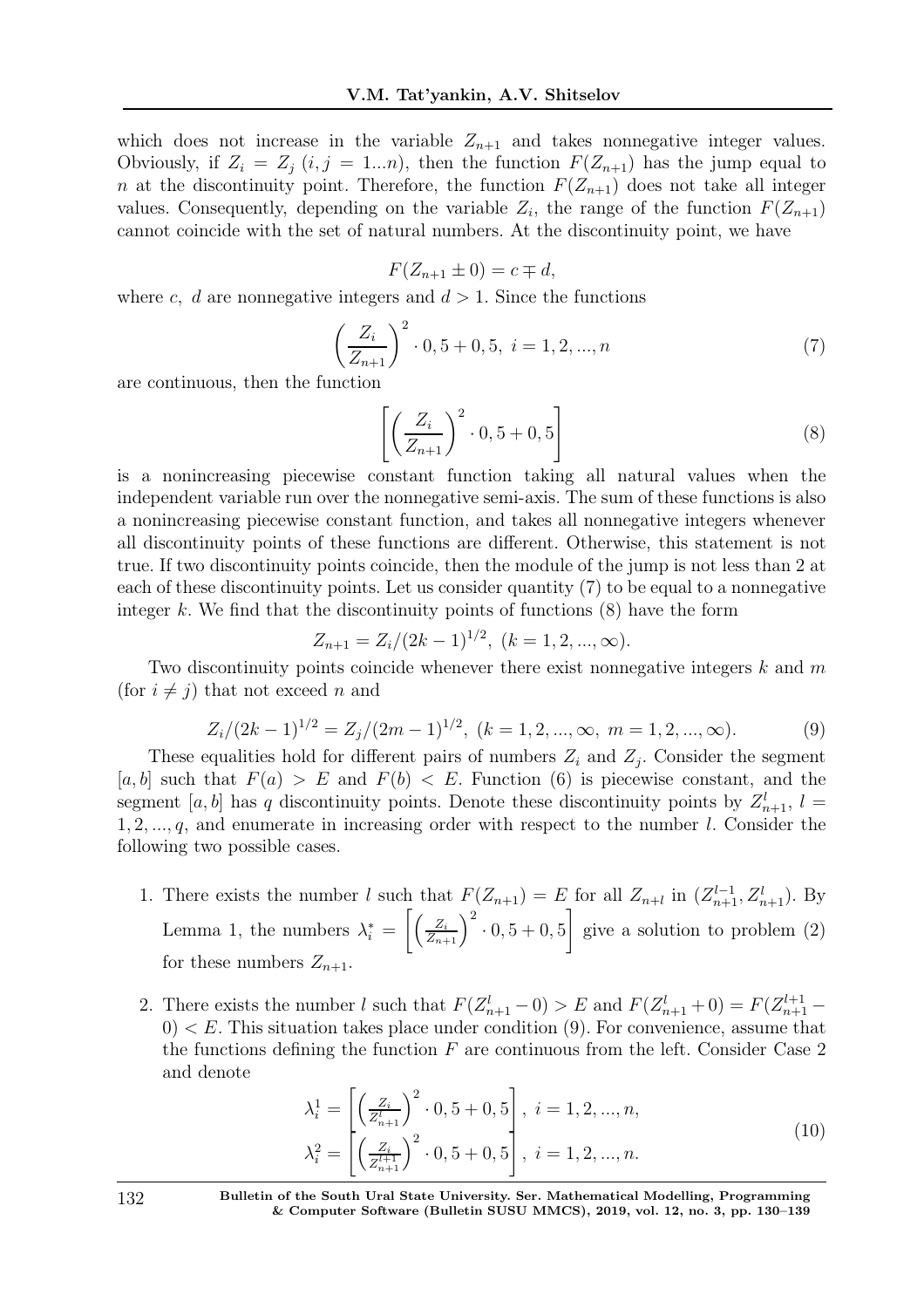In this case,  $E + a = \sum_{n=1}^{\infty}$  $i=1$  $\lambda_i^1$  and  $E-b = \sum^n$  $i=1$  $\lambda_i^2$ , where a and b are nonnegative integers. Note that for  $m = a + b$  there exists the jump of the function F at  $Z_{n+1}^l(m = a + b)$  $F(Z_{n+1}^l - 0) - F(Z_{n+1}^l + 0)$ , and, hence,  $a, b < m$ . Consider the problem

$$
\begin{cases} \sum_{i=1}^{n} \left( \frac{\lambda_i^1 - y_i}{Z_i} \right)^2 \longrightarrow \min, \\ a = \sum_{i=1}^{n} y_i, \end{cases}
$$

where the numbers  $y_i$  are nonnegative integers. Consider numbers (10) such that the corresponding functions  $\lambda_i^1(Z_{n+1})$  has the discontinuity point at  $Z_{n+1}^l$ . Assume that these numbers are  $\lambda_1^1, \lambda_2^1, ..., \lambda_m^1$ , else renumber these numbers. The remaining functions  $\lambda_t^1(Z_{n+1})$ are continuous at this point for  $t \geq m + 1$ .

**Lemma 2.** In Case 2, the solution to problem (2) can be represented as  $\lambda_i = \lambda_i^1 - y_i$ , if  $y_i = 0 \text{ for } i = m+1, ..., n \text{ and } y_i \in \{0,1\} \text{ for } i = 1, ..., m, a = \sum^{m}$  $\frac{i=1}{i}$  $y_i$ .

Therefore, problem  $(2)$  is reduced to the following problem having the less dimension:

$$
\begin{cases} \sum_{i=1}^{m} \left( \frac{\lambda_i^1 - y_i}{Z_i} \right)^2 \longrightarrow \min, \\ a = \sum_{i=1}^{m} y_i, \end{cases}
$$
 (11)

where the minimum is taken over the numbers  $y_i \in \{0, 1\}$ .

*Proof.* Let us show that there exist numbers  $y_i \in \{0, 1\}$   $(j = 1, 2, ..., m)$  such that

$$
\sum_{t=m+1}^{n} \left(\frac{\lambda_t^1}{Z_t}\right)^2 + \sum_{j=1}^{m} \left(\frac{\lambda_j^1 - y_j}{Z_j}\right)^2 \le \sum_{i=1}^{n} \left(\frac{\lambda_i^1 + c_i}{Z_i}\right)^2 \tag{12}
$$

for all integers  $c_i$ , if  $-a = \sum_{i=1}^{n} a_i$  $i=1$  $c_i$ . Transform  $(12)$  as follows:

$$
\sum_{t=m+1}^{n} \left(\frac{\lambda_t^1}{Z_t}\right)^2 + \sum_{j=1}^{m} \left(\frac{\lambda_j^1}{Z_j}\right)^2 + \sum_{j=1}^{m} \frac{(y_j)^2}{(Z_j)^2} - \frac{2y_j\lambda_j^1}{(Z_j)^2} \le \sum_{i=1}^{n} \left(\frac{\lambda_i^1}{Z_i}\right)^2 + \sum_{i=1}^{n} \frac{(c_i)^2}{(Z_i)^2} + \frac{2c_i\lambda_i^1}{(Z_i)^2}.\tag{13}
$$

By construction,

$$
2\lambda_j^1 = \left(\frac{Z_j}{Z_{n+1}^l}\right)^2 + 1, \ j = 1, 2, ..., m,
$$
  
\n
$$
2\lambda_i^1 = \left(\frac{Z_i}{Z_{n+1}^l}\right)^2 + 1 - 2\alpha_i, \ i = 1, 2, ..., n,
$$
\n(14)

where  $\alpha_i$  is the fractional part of the quantity  $\frac{1}{2} \left( \left( \frac{Z_i}{Z_{n-1}^l} \right)$  $\left(\frac{Z_i}{Z_{n+1}^l}\right)^2 + 1$ . Taking into account (14), rewrite (13) in the form

$$
\sum_{j=1}^m \frac{(y_j)^2}{(Z_j)^2} - \frac{y_j\left(\left(\frac{Z_j}{Z_{n+1}^l}\right)^2 + 1\right)}{(Z_j)^2} \le \sum_{i=1}^n \frac{(c_i)^2}{(Z_i)^2} + \frac{c_i\left(\left(\frac{Z_i}{Z_{n+1}^l}\right)^2 + 1 - 2\alpha_i\right)}{(Z_i)^2},
$$

Вестник ЮУрГУ. Серия <sup>≪</sup>Математическое моделирование

и программирование<sup>≫</sup> (Вестник ЮУрГУ ММП). 2019. Т. 12, № 3. С. 130–139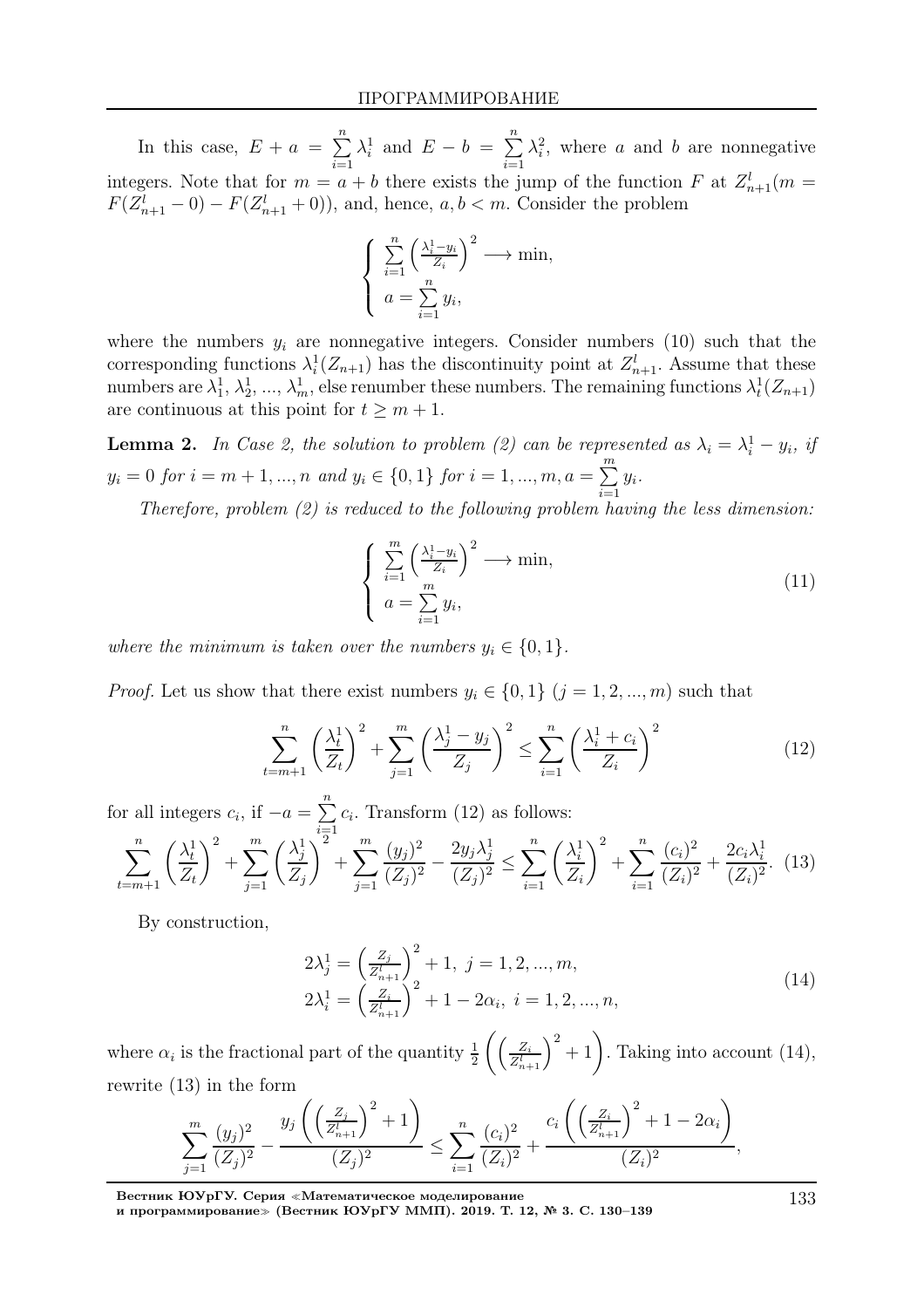which can be transformed as follows:

$$
\sum_{j=1}^{m} \frac{(y_j)^2 - y_j}{(Z_j)^2} - \frac{\sum_{j=1}^{m} y_j}{(Z_{n+1})^2} \le \sum_{i=1}^{n} \frac{(c_i)^2 + c_i(1 - 2\alpha_i)}{(Z_i)^2} + \frac{\sum_{i=1}^{n} c_i}{(Z_{n+1})^2}.
$$
\nSubstitute  $\sum_{j=1}^{m} y_j = a$  and  $\sum_{i=1}^{n} c_i = -a$  in (32):  
\n
$$
\sum_{j=1}^{m} \frac{(y_j)^2 - y_j}{(Z_j)^2} \le \sum_{i=1}^{n} \frac{(c_i)^2 + c_i(1 - 2\alpha_i)}{(Z_i)^2}.
$$
\n(15)

The function  $\sum_{m=1}^{m}$  $j=1$  $(y_j)^2 - y_j$  $\frac{(Z_j - Y_j)}{(Z_j)^2}$  has a zero global minimum, which is achieved for  $y_j \in \{0, 1\}$ such that  $a = \sum_{n=1}^{\infty}$  $j=1$  $y_j$ . These numbers  $y_j$  exist, since  $a < m$ . Therefore, the left-hand side of (15) is removed, while the right-hand side is always nonnegative for all admissible numbers  $c_i$ .  $\Box$ 

**Lemma 3.** The minimum of functional  $(11)$  is equal to

$$
\sum_{i=1}^{m} \left(\frac{\lambda_i^1}{Z_i}\right)^2 - \frac{a}{\left(Z_{n+1}^l\right)^2},
$$

and is achieved for every set of the numbers  $y_i \in \{0,1\}$  such that  $a = \sum_{i=1}^{m}$  $\frac{i=1}{i}$  $y_i$ .

*Proof.* For example, consider the following set of numbers:  $y_j = 1$  for  $j = 1, 2, ..., a$  and  $y_j = 0$  for  $j = a + 1, ..., m$ . Consider the objective functional (see (11))

$$
\sum_{j=1}^{a} \left( \left( \frac{\lambda_j^1}{Z_j} \right)^2 - 2 \left( \frac{\lambda_j^1 \cdot y_j}{Z_j^2} \right) + \left( \frac{y_j}{Z_j} \right) \right)^2 + \sum_{t=j+1}^{m} \left( \frac{\lambda_t^1}{Z_t} \right)^2.
$$

Transform the expression above and arrive at the quantity

$$
\sum_{j=1}^{\alpha} \left( -2\left(\frac{\lambda_j^1 \cdot y_j}{Z_j^2}\right) + \left(\frac{y_j}{Z_j}\right)^2 \right) + \sum_{i=1}^{m} \left(\frac{\lambda_i^1}{Z_i}\right)^2.
$$
\n(16)

Substitute (10) in (16) and obtain

$$
\sum_{j=1}^{\alpha} \left( -2 \left( \frac{\left( \left( \frac{Z_j}{Z_{n+1}^l} \right)^2 \cdot 0, 5 + 0, 5 \right) \cdot y_j}{Z_j^2} \right) + \left( \frac{y_j}{Z_j} \right)^2 \right) + \sum_{i=1}^{m} \left( \frac{\lambda_i^1}{Z_i} \right)^2.
$$
 (17)

Transform (17) and obtain the expression

$$
\sum_{i=1}^{m} \left(\frac{\lambda_i^1}{Z_i}\right)^2 - \frac{a}{\left(Z_{n+1}^l\right)^2}.
$$

Obviously, this expression is independent of the numbers  $y_j$ , and, therefore, is the minimum of functional (11).  $\Box$ 

134 Bulletin of the South Ural State University. Ser. Mathematical Modelling, Programming & Computer Software (Bulletin SUSU MMCS), 2019, vol. 12, no. 3, pp. 130–139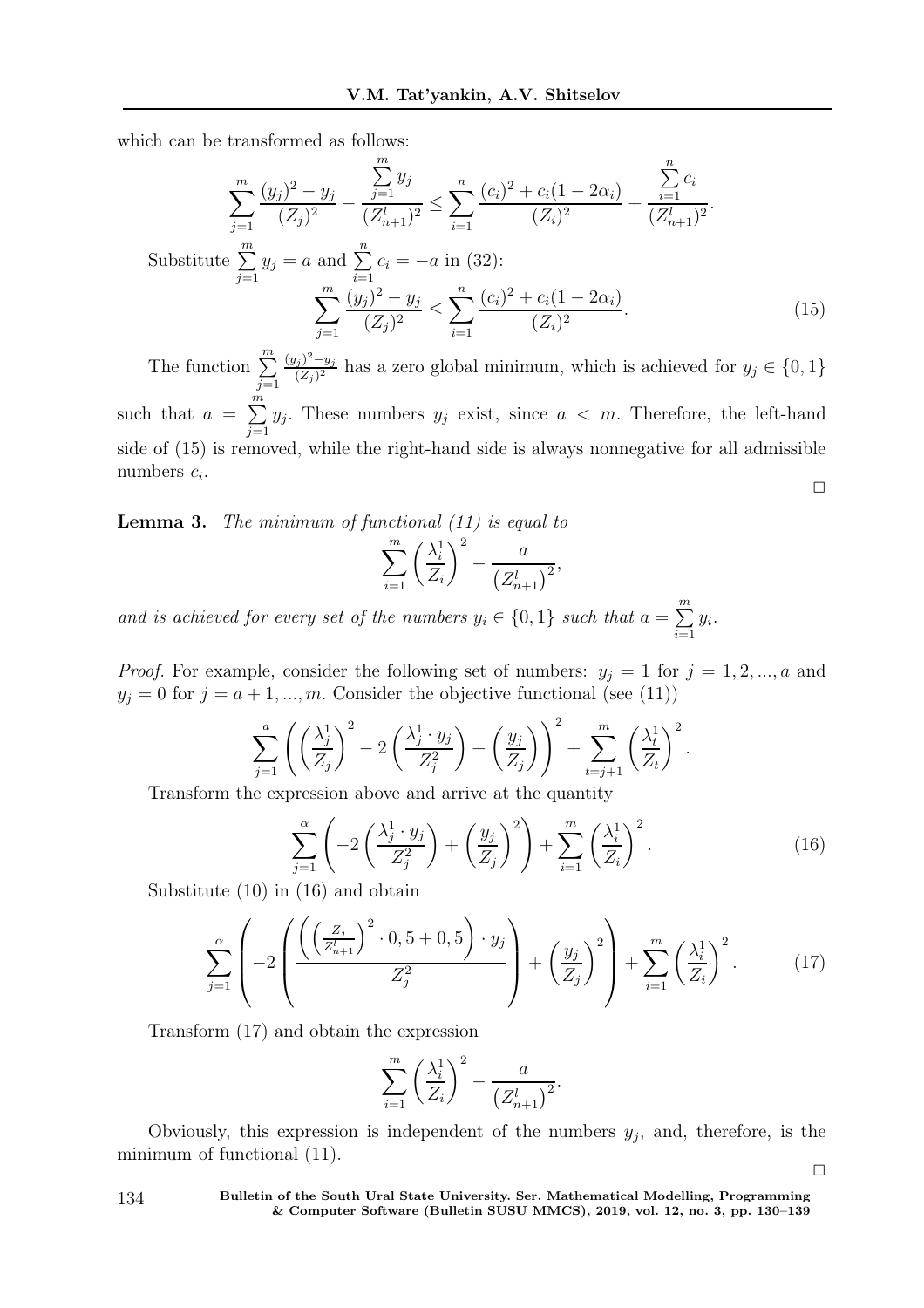The main result is as follows.

**Theorem 1.** There exists the number l such that either  $F(Z_{n+1}) = E$  for all  $Z_{n+1}$  in  $(Z_{n+1}^{l-1}, Z_{n+1}^l)$ , or  $F(Z_{n+1}^l - 0) > E$  and  $F(Z_{n+1}^l + 0) = F(Z_{n+1}^{l+1} - 0) < E$ . In the first case, the numbers  $\lambda_i^1 = \left[ \left( \frac{Z_i}{Z_{n+1}} \right)^2 \cdot 0, 5 + 0, 5 \right]$ 1 give a solution to problem (2) for the numbers  $Z_{n+1}$  in  $(Z_{n+1}^{l-1}, Z_{n+1}^{l})$ . In the second case, suppose that m is the jump of F at  $Z_{n+1}^{l}$  and  $\lambda_i^1$ ,  $i = 1, 2, ..., m$ , are the functions having a discontinuity point at  $Z_{n+1}^l$  (otherwise, we can renumber). Let  $a = \sum_{n=1}^{\infty}$  $\frac{i=1}{i}$  $\lambda_i^1 - E$ . Then the minimum of functional (2) is achieved at the numbers  $\lambda_i = \lambda_i^1 - y_i$ , if  $y_i = 0$  for  $i = m + 1, ..., n$ ,  $y_i \in \{0, 1\}$  for  $i = 1, ..., m$ , and  $a=\sum_{n=1}^{\infty}$  $\frac{i=1}{i}$  $y_i$ .

### 2. Description of Algorithm

First of all, we find the segment containing the necessary discontinuity point  $Z_{n+1}^l$ . **Lemma 4.** Suppose that  $F(Z_{n+1}^l - 0) \ge E$  and  $F(Z_{n+1}^l + 0) \le E$ , then

$$
Z_{n+1}^{below} = \sqrt{\frac{\sum\limits_{i=1}^{n} Z_i^2}{2E + n}} \leq Z_{n+1}^l \leq Z_{n+1}^{above} = \sqrt{\frac{\sum\limits_{i=1}^{n} Z_i^2}{2E - n}}.
$$

*Proof.*  $F(Z_{n+1}^l - \varepsilon) \ge E$  for every  $\varepsilon > 0$ . We have that

$$
E = \sum_{i=1}^{n} [\beta_i \cdot 0, 5 + 0, 5] \le \sum_{i=1}^{n} (\beta_i \cdot 0, 5 + 0, 5) \beta_i = \left(\frac{Z_i}{Z_{n+1}^l - \varepsilon}\right)^2.
$$

Hence, we obtain that

$$
Z_{n+1}^l - \varepsilon \le Z_{n+1}^{above} = \sqrt{\frac{\sum_{i=1}^n Z_i^2}{2E - n}}.
$$

On the other hand,

$$
E = \sum_{i=1}^{n} [\beta_i \cdot 0, 5 + 0, 5] \ge \sum_{i=1}^{n} \beta_i \cdot 0, 5 + 0, 5, \ \beta_i = \left(\frac{Z_i}{Z_{n+1}^l + \varepsilon}\right)^2,
$$

and, therefore,

$$
Z_{n+1}^{below} = \sqrt{\frac{\sum_{i=1}^{n} Z_i^2}{2E + n}} \le Z_{n+1}^l + \varepsilon.
$$

The number  $\varepsilon > 0$  is arbitrary. This completes the proof.

Describe main steps of the algorithm.

1. Determine the quantities

$$
a = \sqrt{\frac{\sum_{i=1}^{n} Z_i^2}{2E - n}}, \ b = \sqrt{\frac{\sum_{i=1}^{n} Z_i^2}{2E + n}}.
$$

Вестник ЮУрГУ. Серия <sup>≪</sup>Математическое моделирование и программирование<sup>≫</sup> (Вестник ЮУрГУ ММП). 2019. Т. 12, № 3. С. 130–139 135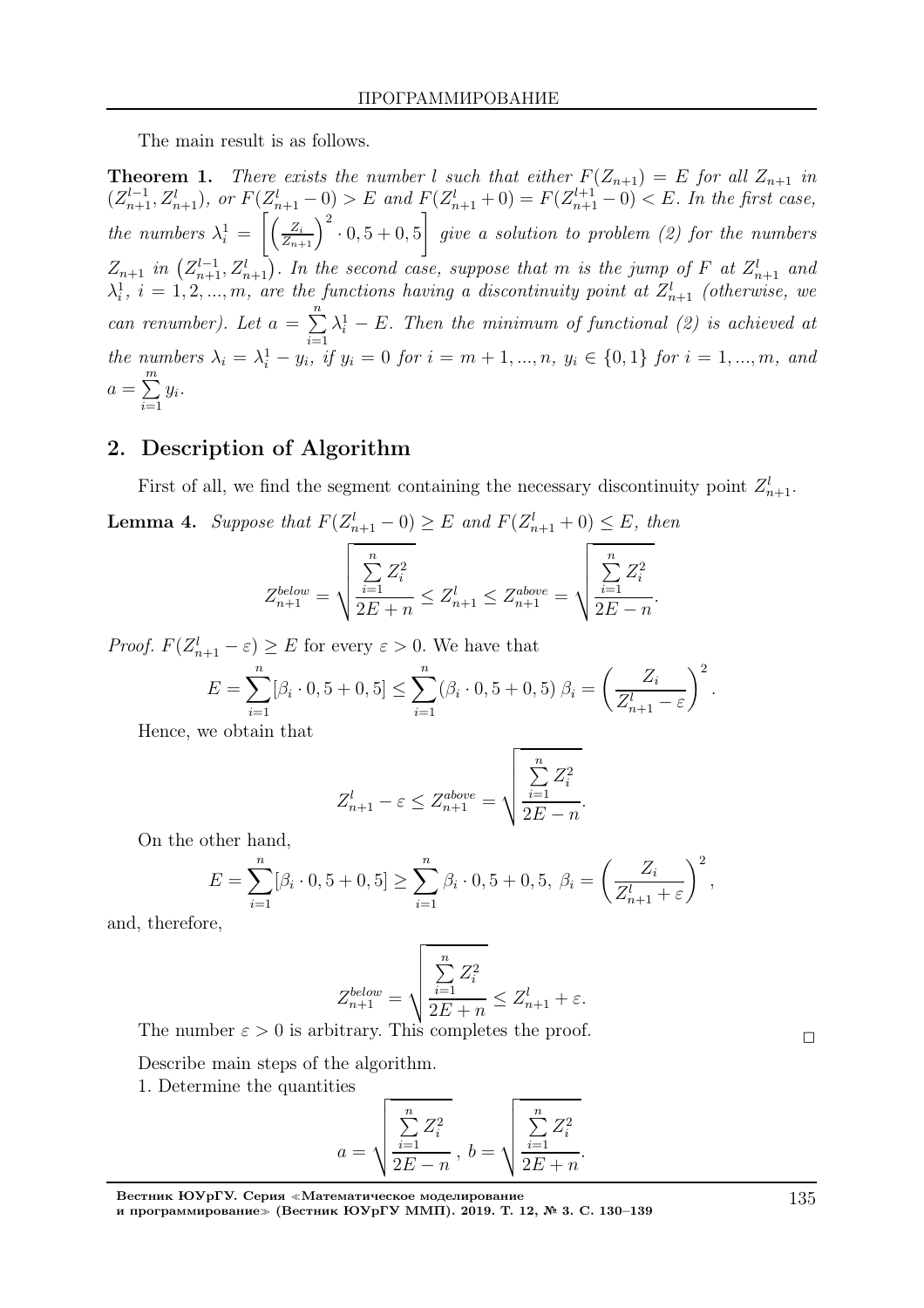If  $F(a) = E$  or  $F(b) = E$ , then, for the known (by Lemma 1) solution, we have that  $\lambda_i^* = \left\lceil \left(\frac{Z_i}{a}\right)\right\rceil$  $\left[\frac{Z_i}{a}\right]^2 \cdot 0, 5 + 0, 5$  or  $\lambda_i^* = \left[\frac{Z_i}{b}\right]$  $\left(\frac{Z_i}{b}\right)^2 \cdot 0, 5 + 0, 5$ . Otherwise, go to Step 2.

2. Use the algorithm of the dichotomy method [12]. There are two possible situations. First, we find  $Z_{n+1}$  such that  $F(Z_{n+1}) = E$ . Then  $\lambda_i^* = \left[ \left( \frac{Z_i}{Z_{n+1}} \right)^2 \cdot 0, 5 + 0, 5 \right]$ 1 is a solution to problem  $(2)$ . Second, we find an interval  $(a, b)$  containing only such discontinuity points of F that  $F(a+0) = E + \alpha$  or  $F(b-0) = E - \beta$ , where  $\alpha, \beta > 0$  are integers. Then go to Step 3.

3. Find the discontinuity point  $Z_{n+1}^l$  of function (6) on the new interval  $(a, b)$ . We have that  $F(Z_{n+1}^l) > E$ . Calculate  $\lambda_i^1 = \left[ \left( \frac{Z_i}{Z_{n+1}^l} \right)$  $\frac{Z_i}{Z_{n+1}^l}$  $\Big)^2 \cdot 0, 5 + 0, 5$ 1 and look for a solution to problem (2) in the form  $\lambda_i^* = [\lambda_1^1 - 1, ..., \lambda_{\alpha}^1 - 1, \lambda_{\alpha+1}^1, ..., \lambda_m^1, ..., \lambda_n^1]$ , where the functions  $\lambda_j^1(Z_{n+1}^l)$ ,  $j = 1, ..., m$  have a discontinuity point at  $Z_{n+1}^l$ , while the remaining functions  $\lambda_t^1(Z_{n+1}^l), t \geq m+1$ , are continuous at this point.

# 3. Realization of Algorithm

In order to realize the proposed algorithm, we use the language "Python" and the service GitHubGist. The service is an open remote control system to verify software and numerical experiments. The algorithm was applied to different sets of data (see Table 1).

Table 1

| $N_{\rm P}$    | Number of variables, $n$ | Number of experiments |
|----------------|--------------------------|-----------------------|
| 1              | 10                       | 500                   |
| $\overline{2}$ | 100                      | 500                   |
| 3              | 1000                     | 500                   |
| $\overline{4}$ | 10000                    | 500                   |
| 5              | 100000                   | 500                   |
| 6              | 1000000                  | 500                   |
| 7              | 10000000                 | 500                   |
| 8              | 100000000                | 500                   |

Numerical experiment scenarios

Analyzing the algorithm, we can note that a solution can be found at every step of the algorithm. Hence, we pay attention to the following two problems.

First, obtain the dependence of the computation time on the number of variables (see Figure). Second, obtain the probability to find a solution at every step of the algorithm (see Table 2).

The results of the numerical experiments and their realizations can be found at https://gist.github.com/pyro-bot/20fd75fb283d1241be372df1b3869539.

# Conclusion

According to Figure, the dependence of the computation time on the number of variables is almost linear and is at most  $O(n \cdot ln(n))$ . Also, note that a solution is determined at Step 2 in 83 % cases, while Step 3 gives a solution in the remaining 17 % cases.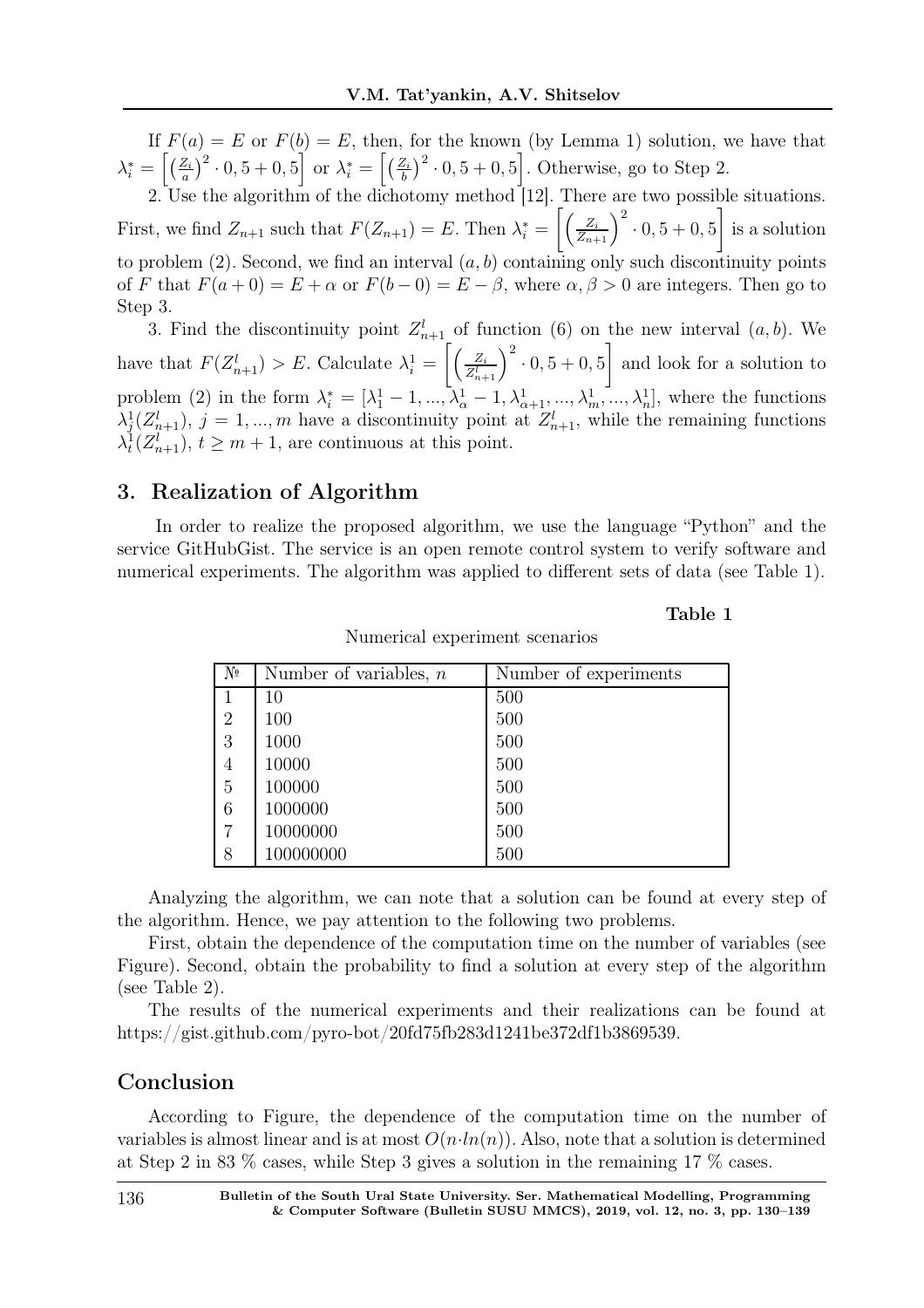



#### Table 2

Probability to find a solution at every step of the algorithm

| of<br>Number        | Number of solutions  | Number of solutions  |
|---------------------|----------------------|----------------------|
| unknowns            | determined at Step 2 | determined at Step 3 |
| 10 <sup>1</sup>     | 3288                 | 712                  |
| $10^{2}$            | 2861                 | 639                  |
| 10 <sup>3</sup>     | 2479                 | 521                  |
| 10 <sup>4</sup>     | 2076                 | 424                  |
| 10 <sup>5</sup>     | 1670                 | 330                  |
| 10 <sup>6</sup>     | 1247                 | 253                  |
| $10^{7}$            | 846                  | 154                  |
| $10^{8}$            | 440                  | 60                   |
| Average probability | 0,836                | 0,164                |

Acknowledgement. This work was supported by the science foundation of Yugra State University under grant no. 13-01-20/13.

# References

- 1. Tat'yankin V.M. [Methods and Algorithms for Control of Staffing Processes in a Region]. PhD Thesis, Novosibirsk, 2017. (in Russian)
- 2. Buchheim C., De Santis M., Palagi L., Piacentini M. An Exact Algorithm for Nonconvex Quadratic Integer Minimization Using Ellipsoidal Relaxations. SIAM Journal on Optimization, 2013, vol. 23, no. 3, pp. 1867–1889. DOI: 10.1137/120878495
- 3. Buchheim C., Caprara A., Lodi A. An Effective Branch-and-Bound Algorithm for Convex Quadratic Integer Programming. Mathematical Programming, 2012, vol. 135, no. 1–2, pp. 369–395. DOI: 10.1007/s10107-011-0475-x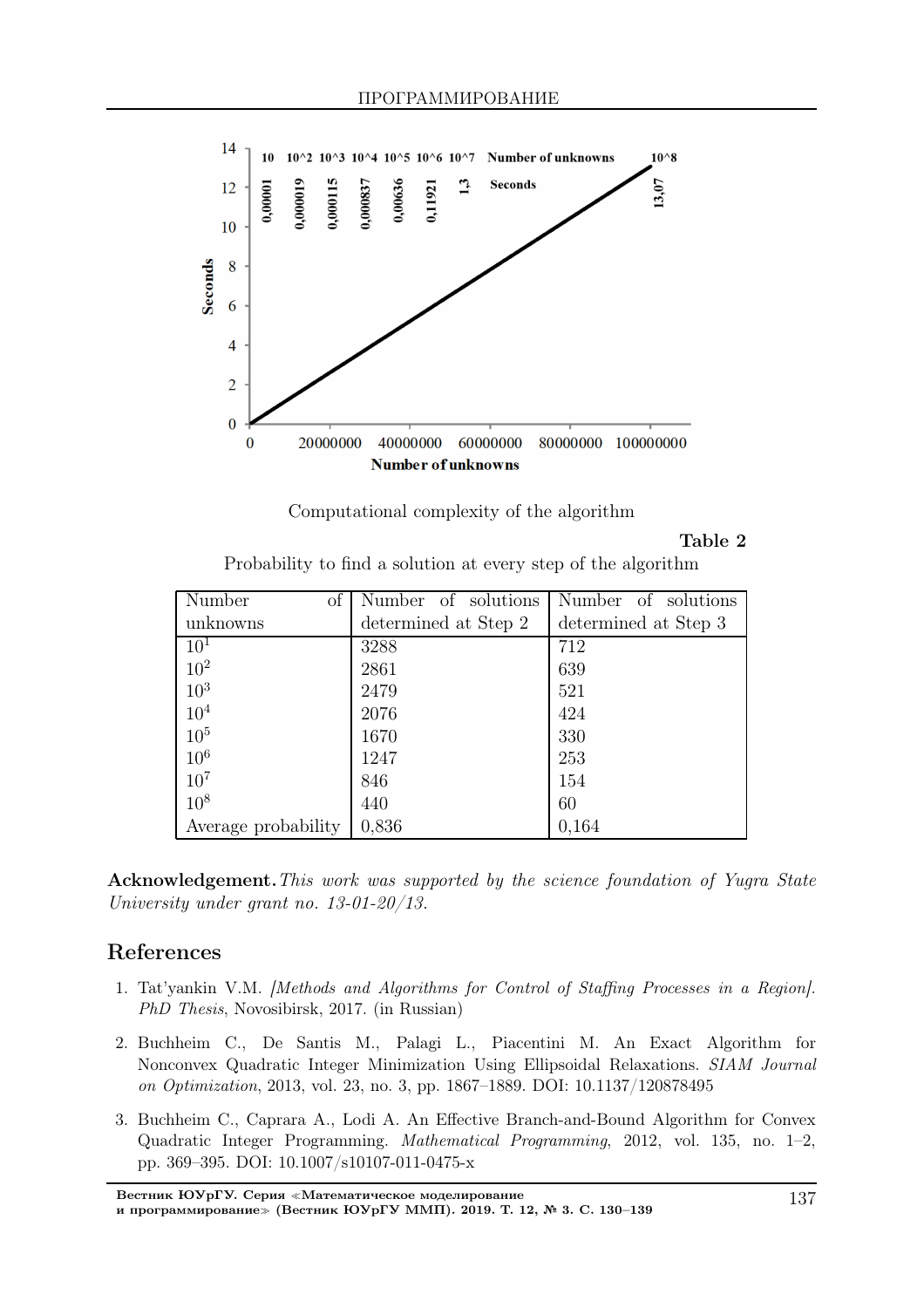- 4. Xiao Wen Chang, Qing Han. Solving Box-Constrained Integer Least Squares Problems. IEEE Transactions on Wireless Communications, 2008, vol. 7, no. 1, pp. 277–287. DOI: 10.1109/TWC.2008.060497
- 5. Agrell E., Eriksson T., Vardy A., Zeger K. Closest Point Search in Lattices. IEEE Transactions on Information Theory, 2002, vol. 48, no. 8, pp. 2201–2214. DOI: 10.1109/TIT.2002.800499
- 6. Duan Li, Xiaoling Sun. Nonlinear Integer Programming. N.Y., Springer Science and Business Media, 2006.
- 7. Van Emde Boas P. Another NP-Complete Partition Problem and the Complexity of Computing Short Vectors in a Lattice. Amsterdam, University of Amsterdam, 1981.
- 8. Axehill D. Integer Quadratic Programming for Control and Communication. PhD Thesis. Linköping, Institutionen för systemteknik, 2008.
- 9. Lee J., Leyffer S. Mixed Integer Nonlinear Programming. N.Y., Dordrecht, Heidelberg, London, Springer Science and Business Media, 2012. DOI: 10.1007/978-1-4614-1927-3
- 10. Hemmecke R., Köppe M., Lee J., Weismantel R. Nonlinear Integer Programming.  $50$ Years of Integer Programming 1958–2008. Berlin, Heidelberg, Springer, 2010, pp. 561–618. DOI: 10.1007/978-3-540-68279-0\_15
- 11. Borno M.A. Reduction in Solving Some Integer Least Squares Problems. Montreal, McGill University, 2011.
- 12. Mudrov A.E. Chislennye metody dlya PEVM na yazykah Beysik, Fortran i Paskal' [The Numerical Computer Solution with Use of Basic, Fortran, and Pascal]. Tomsk, Rasko, 1991. (in Russian)

Received December 11, 2018

#### УДК 519.854.3 DOI: 10.14529/mmp190311

# ЧИСЛЕННЫЙ МЕТОД РЕШЕНИЯ ЗАДАЧИ ЦЕЛОЧИСЛЕННОГО И КВАДРАТИЧНОГО ПРОГРАММИРОВАНИЯ ОПРЕДЕЛЕННОГО ВИДА

#### $B.M.$  Татьянкин<sup>1</sup>, А.В. Шицелов<sup>1</sup>

<sup>1</sup> Югорский государственный университет, г. Ханты-Мансийск, Российская Федерация

> Предлагается новый численный метод решения задачи целочисленного программирования квадратичного вида. Алгоритм основан на специальном представлении минимизатора соответствующего целевого функционала. Проблема может быть сведена к специальной задаче с наименьшими квадратами с ограничениями. Для разработанного метода был предложен алгоритм решения задачи целочисленного программирования квадратичного вида. Преимущество представленного алгоритма заключается в невысокой вычислительной сложности, в среднем, которая оценивается в  $O(n\ln(n))$ . Данная вычислительная сложность подтверждена экспериментально. Эксперимент заключался в решении задачи при количестве неизвестных  $10,\,10^2,\,...,\,10^8.$  Каждое вычисление производилось 500 раз. Разработанный алгоритм состоит из 3 шагов. В среднем, в 83,6 % случаях, решение находилось на 2 шаге, оставшиеся решения – на 3 шаге.